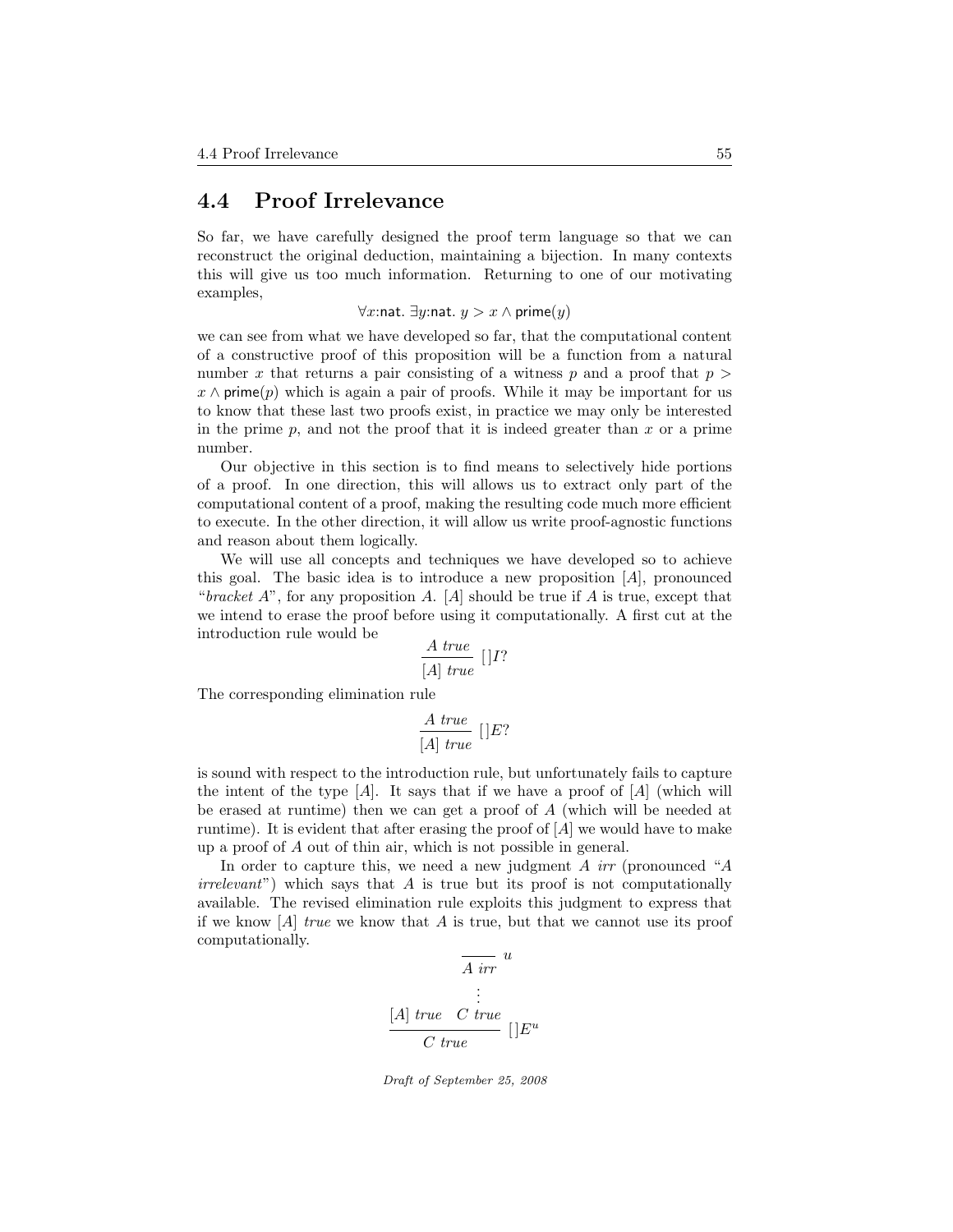How do we use assumptions  $A$  irr? From the discussion above it should be clear that it is must remain too weak to prove  $A$  true: the latter requires a computationally relevant proof term but the former cannot offer one. However, when we are trying to prove [C] true, then we should be allowed to use assumptions A irr because a proof of  $[C]$  will be erased. The corresponding rule is a bit difficult to express in the two-dimensional format. It says that at the point we introduce  $[C]$  we transform every assumption A irr to a corresponding assumptione A true.

$$
\frac{\overline{A_1 \text{ irr}}^{u_1}}{A_1 \text{ true}} \qquad \dots \qquad \frac{\overline{A_n \text{ irr}}^{u_n}}{A_n \text{ true}}
$$
\n
$$
\vdots
$$
\n
$$
\frac{C \text{ true}}{[C] \text{ true}} \qquad []I
$$

Before carrying out some examples, let us make sure that the rules are locally sound and complete. First, the local reduction which witnesses local soundness.

| $\overline{A_1}$ $irr$  | $u_1$                   | $\overline{A_n}$ $irr$  | $\overline{A_1}$ $irr$  | $\overline{A_1}$ $irr$ | $\overline{A_1}$ $irr$ | $\overline{A_1}$ $irr$ | $\overline{A_n}$ $irr$ |
|-------------------------|-------------------------|-------------------------|-------------------------|------------------------|------------------------|------------------------|------------------------|
| $\overline{A_1}$ $true$ | $\overline{A_1}$ $true$ | $\overline{A_1}$ $true$ | $\overline{A_1}$ $true$ |                        |                        |                        |                        |
| $\overline{A_1}$ $true$ | $\overline{A_1}$ $true$ | $\overline{A_1}$ $true$ |                         |                        |                        |                        |                        |
| $\overline{A_1}$ $true$ | $\overline{A_1}$ $true$ | $\overline{A_1}$ $true$ |                         |                        |                        |                        |                        |
| $\overline{A_1}$ $true$ | $\overline{A_1}$ $true$ |                         |                         |                        |                        |                        |                        |
| $\overline{A_1}$ $true$ | $\overline{A_1}$ $true$ |                         |                         |                        |                        |                        |                        |
| $\overline{A_1}$ $true$ | $\overline{A_1}$ $true$ |                         |                         |                        |                        |                        |                        |
| $\overline{A_1}$ $true$ | $\overline{A_1}$ $true$ |                         |                         |                        |                        |                        |                        |

The operation on the right is again not well represented, visually. It requires a new substitution principle to substitute a deduction of A true for assumptione A irr. This works because the assumption A irr can only be used when it is promoted to an assumption  $A$  true, at which place we can use the ordinary substitution principle. We will see more formally how this works when we have proof terms below, and hypotheses are written in a localized form.

The local expansion is much simpler.

$$
\frac{\frac{\overline{A} \text{ irr}}{A \text{ true}}}{\sum_{[A] \text{ true}} \frac{A \text{ true}}{[A] \text{ true}}}\n\begin{bmatrix}\nI \\
I\n\end{bmatrix}
$$
\n[1]

Here, A true is available to prove the premise of the  $[$  $]I$  rule because applying this rule promotes the assumption A irr.

We consider three examples. The first proves that  $A \supset [A]$ , that is, we can

Draft of September 25, 2008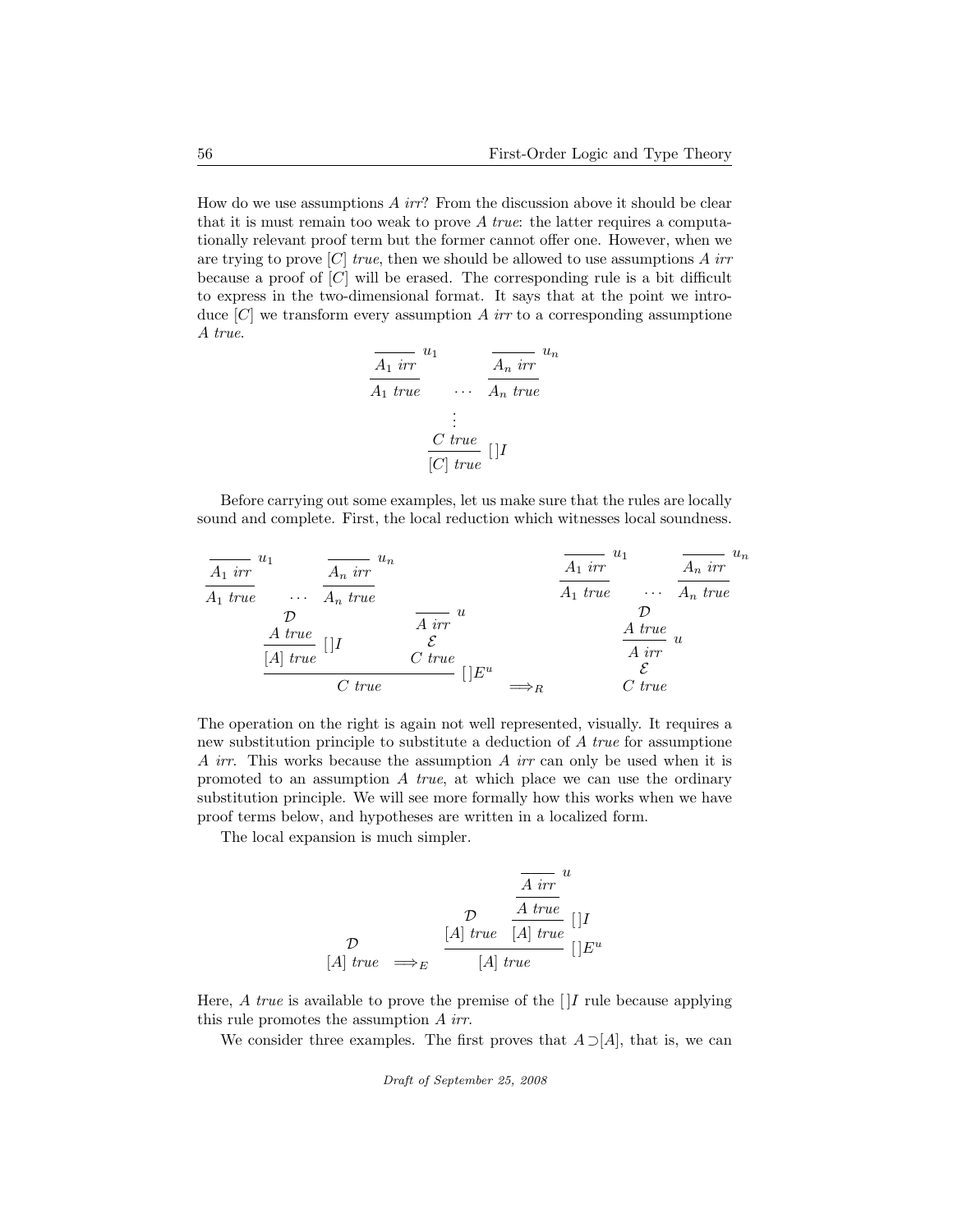forget computational content if we so choose.

$$
\frac{\frac{A \; true}{[A] \; true}}{[A] \; true} \; ]I
$$
  

$$
\frac{A \supset [A] \; true}{A \supset [A] \; true} \; 2I^u
$$

The second one shows that we cannot prove  $[A] \supset A$ , that is, we cannot spanteously create computational content,

$$
\begin{array}{c}\n\overline{A \text{ irr }} w \\
\hline\n\frac{A \text{ true}}{A \text{ true}} u & \vdots \\
\hline\n\frac{A \text{ true}}{[A] \supset A \text{ true}} U^{u} \\
\end{array}
$$

Of course, this is not a convincing argument that we cannot prove  $[A] \supset A$ , but if we also knew that we can always find a proof by using introduction rules from below and elimination rules from above, then indeed there cannot be any proof.

Finally, we can distribute brackets over implication.

$$
\frac{\overline{A \supset B \text{ irr}}} {A \supset B \text{ true}} \frac{u'}{A \text{ true}} \frac{u'}{A \text{ true}} \frac{u'}{B}
$$
\n
$$
\frac{\overline{A \supset B \text{ true}}}{} \frac{u}{|B| \text{ true}} \frac{B \text{ true}}{[B] \text{ true}}}{|B| \text{ true}} \frac{u'}{[B] \text{ true}} \frac{B \text{ true}}{[B] \text{ true}}}{|B \supset B \text{ true}} \frac{u'}{[B] \text{ true}} \frac{u'}{[B] \text{ true}} \frac{u'}{[B] \text{ true}} \frac{u'}{[B] \text{ true}} \frac{u'}{[B] \text{ true}} \frac{u'}{[B] \text{ true}} \frac{u'}{[B] \text{ true}} \frac{u'}{[B] \text{ true}} \frac{u'}{[B] \text{ true}} \frac{u'}{[B] \text{ true}} \frac{u'}{[B] \text{ true}} \frac{u'}{[B] \text{ true}} \frac{u'}{[B] \text{ true}} \frac{u'}{[B] \text{ true}} \frac{u'}{[B] \text{ true}} \frac{u'}{[B] \text{ true}} \frac{u'}{[B] \text{ true}} \frac{u'}{[B] \text{ true}} \frac{u'}{[B] \text{ true}} \frac{u'}{[B] \text{ true}} \frac{u'}{[B] \text{ true}} \frac{u'}{[B] \text{ true}} \frac{u'}{[B] \text{ true}} \frac{u'}{[B] \text{ true}} \frac{u'}{[B] \text{ true}} \frac{u'}{[B] \text{ true}} \frac{u'}{[B] \text{ true}} \frac{u'}{[B] \text{ true}} \frac{u'}{[B] \text{ true}} \frac{u'}{[B] \text{ true}} \frac{u'}{[B] \text{ true}} \frac{u'}{[B] \text{ true}} \frac{u'}{[B] \text{ true}} \frac{u'}{[B] \text{ true}} \frac{u'}{[B] \text{ true}} \frac{u'}{[B] \text{ true}} \frac{u'}{[B] \text{ true}} \frac{u'}{[B] \text{ true}} \frac{u'}{[B] \text{ true}} \frac{u'}{[B] \text{ true}} \frac{u'}{[B] \text{ true}} \frac{u'}{[B] \text{ true}} \frac{u
$$

Now we move on to proof terms. We write hypotheses in localized form,  $\Gamma \vdash M : A$ . There are two forms of hypothesis: u:A which labels an assumption A true, and  $[u]:A$ , which labels an assumption A irr. The brackets around u indicate that it cannot be used directly, but only after a  $\Box$  introduction, which "unlocks" the variable  $u:A$ . In order to describe this process we define the process of *promotion*, written  $\Gamma^{\oplus}$ .

$$
\begin{array}{rcl}\n(\cdot)^{\oplus} & = & \cdot \\
(\Gamma, u:A)^{\oplus} & = & \Gamma^{\oplus}, u:A \\
(\Gamma, [u]:A)^{\oplus} & = & \Gamma^{\oplus}, u:A\n\end{array}
$$

We then have the following two rules.

$$
\frac{\Gamma^{\oplus} \vdash M : A}{\Gamma \vdash [M] : [A]} \begin{bmatrix} |I \end{bmatrix} \qquad \qquad \frac{\Gamma \vdash M : [A] \quad \Gamma, [u] : A \vdash N : C}{\Gamma \vdash \textbf{let } [u] = M \textbf{ in } N : C} \begin{bmatrix} |E^u \end{bmatrix}
$$

Draft of September 25, 2008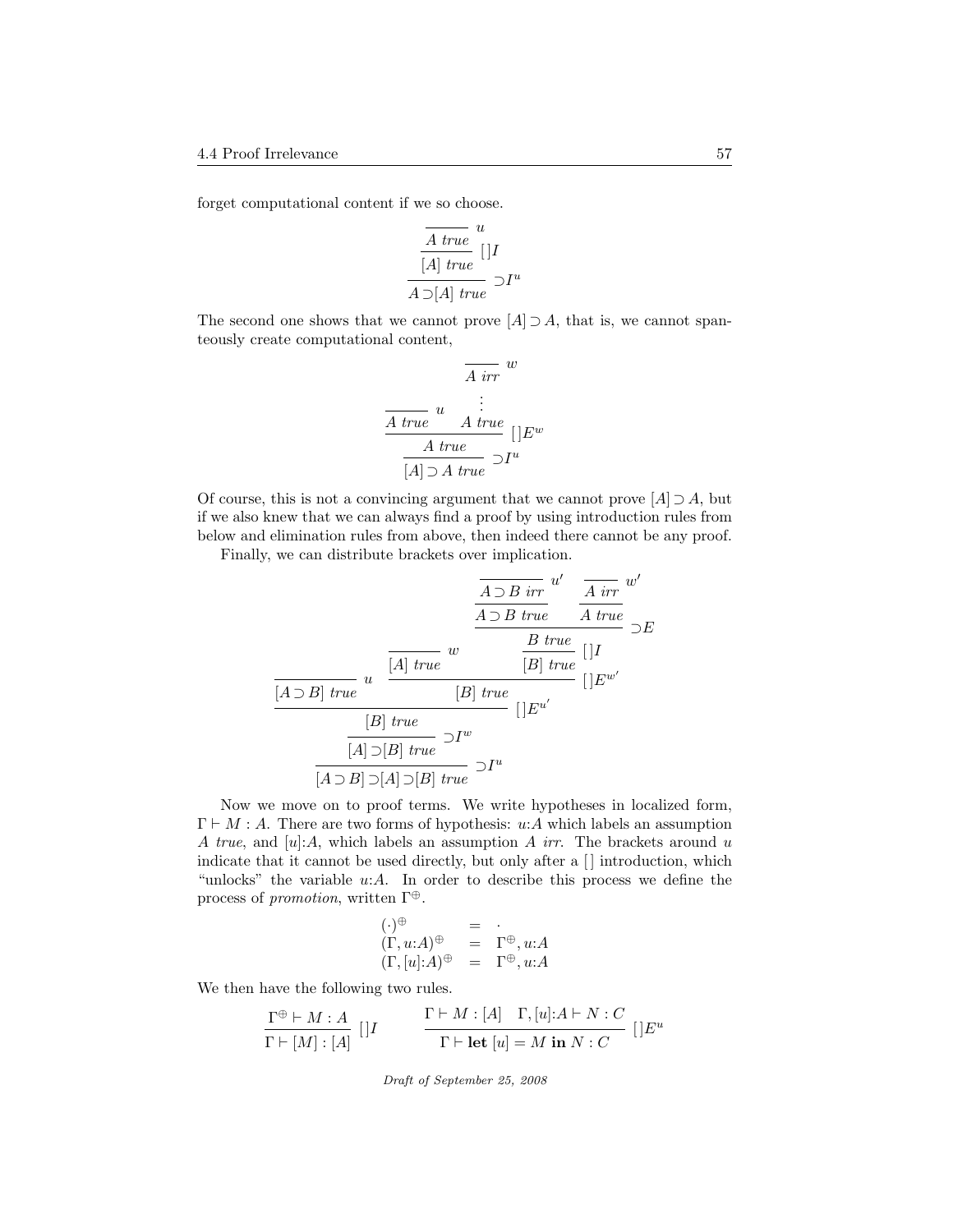What the hypothesis promotion achieves is, intuitively, that a variable  $[u]: A$  can only be used inside brackets in a term  $M$  and not outside. For example:

$$
\lambda u. [u] : A \supset [A]
$$
  

$$
\lambda f. \lambda x. \text{ let } [f'] = f \text{ in } \text{let } [x'] = x \text{ in } [f'x'] : [A \supset B] \supset [A] \supset [B]
$$

are well-typed. The first, because we are free to use  $u$  (which stands for A true) inside brackets, where it will not be used computationally, and the second because both  $f'$  and  $x'$  are used only inside brackets, where they will not be used computationally. On the other hand

$$
\lambda u. \text{ let } [u'] = u \text{ in } u' \quad / \quad [A] \supset A
$$

because  $u'$  is incorrectly used *outside* a bracket context.

Local reductions and expansions, as well as the substitution principle, are now much clearer on proof terms.

If 
$$
\Gamma^{\oplus} \vdash M : A
$$
 and  $\Gamma$ ,  $[u] : A, \Gamma' \vdash N : C$  then  $\Gamma, \Gamma' \vdash [M/u]N : C$ .

This is correct because the only place where  $[u]:A$  can be used in the second deduction is underneath a [] constructor where the context is promoted to  $\Gamma^{\oplus}$ ,  $\Gamma'^{\oplus}$ so that the ordinary substitution principle applies.

$$
\begin{array}{llll}\n\text{let } [u] = [M] \text{ in } N & \Longrightarrow_R & [M/u]N \\
M : [A] & \Longrightarrow_E & \text{let } [u] = M \text{ in } [u]\n\end{array}
$$

We now go through a few more examples. In order to write these examples more compactly, we assume that every assumption  $v: [A]$  is immediately decomposed into  $[u]:A$ , and, moreover, u is longer used. In that case, we can write  $\lambda[u]$ . *M* instead of  $\lambda v$ . **let**  $[u] = v$  in *M*.

First, we consider variants of the following proposition:

$$
(\exists x. A(x) \land B(x)) \supset (\exists x. B(x) \land A(x))
$$

The starting proof of this is straightforward:

$$
\lambda u. \text{ let } \langle y, w \rangle = u \text{ in } \langle y, \langle \text{snd } w, \text{fst } w \rangle \rangle
$$

Hiding in proof information in the output is consistent.

 $\lambda u$ . let  $\langle y, w \rangle = u$  in  $\langle y, [\langle \text{snd } w, \text{fst } w \rangle] \rangle : (\exists x. A(x) \land B(x)) \supset (\exists x. [B(x) \land A(x)])$ 

We can still hide consistently even if the input proofs (of  $A(x)$  and  $B(x)$ ) are not available at runtime.

$$
\lambda u
$$
. let  $\langle y, [w] \rangle = u$  in  $\langle y, [\langle \text{snd } w, \text{fst } w \rangle] \rangle : (\exists x. [A(x) \land B(x)]) \supset (\exists x. [B(x) \land A(x)])$ 

This is correct because the only occurrences of w in its scope are inside brackets. Erasing  $w$  will therefore not lead to any dangling variables, that is, variables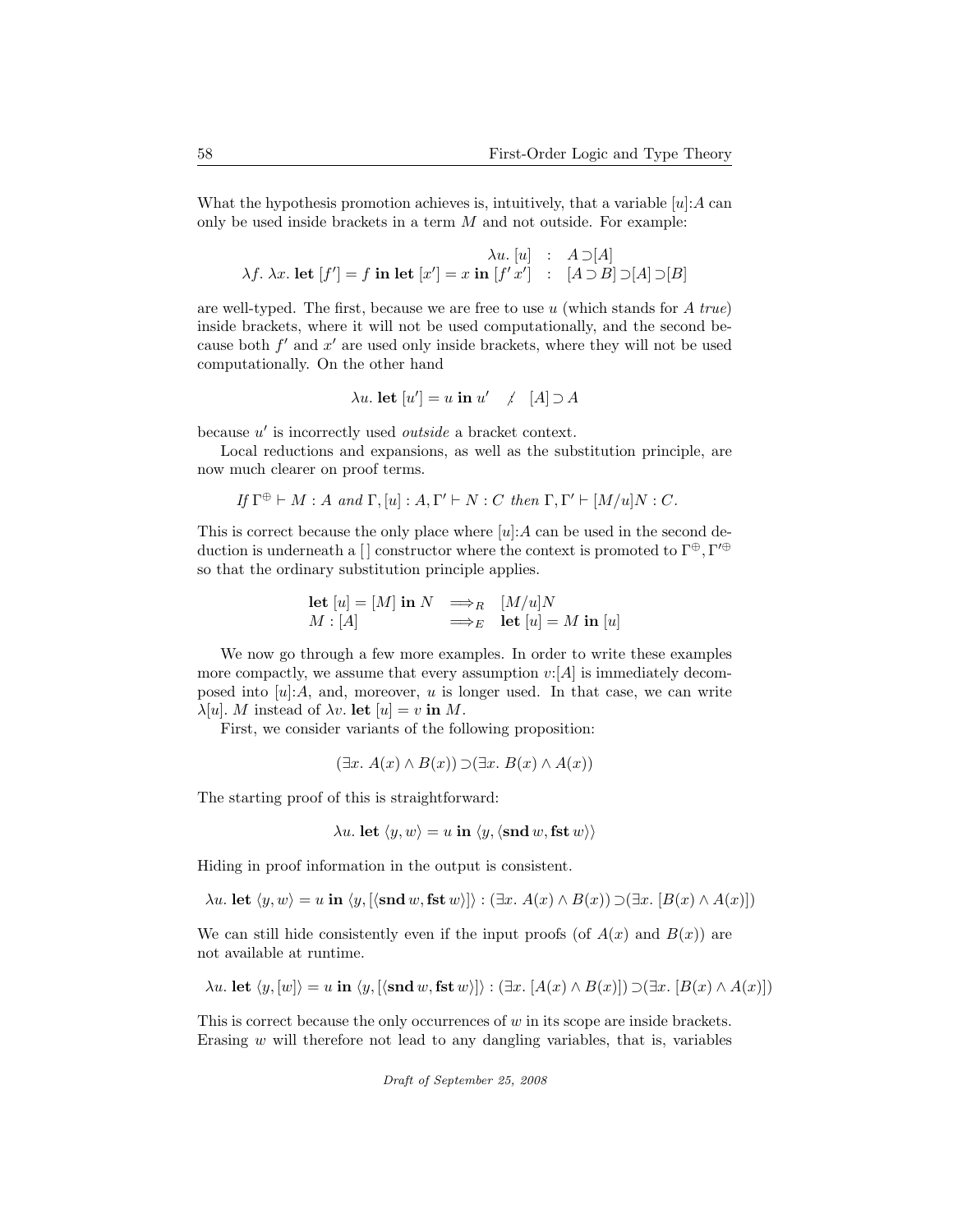that would be incorrectly assumed to be available at runtime. However, if we also hide the witness  $y$  then the result is no longer well-formed.

 $\lambda u.$  let  $[\langle y, w \rangle] = u$  in  $\langle y, [\langle \text{snd } w, \text{fst } w \rangle] \rangle$  ( $[\exists x. A(x) \land B(x)]$ )  $\supset (\exists x. [B(x) \land A(x)])$ 

The problem here is that  $y$  is bound inside the brackets but used outside. If we erased all the content inside the brackets we would have

$$
\lambda u. \text{ let } [] = u \text{ in } \langle y, [] \rangle \neq [] \supset (\exists x. [])
$$

which is not meaningful as a program even if we interpret  $\Box$  at  $\top$  in the proposition and the unit element  $\langle \ \rangle$  in the term.

It is even possible to be more fine-grained. For example, we can hide the proof of  $A(x)$  in the antecedent of the implication of we also hide in the succedent.

Another set of examples comes from a specfication of graph reachability. We specify that for any two nodes x and y in a graph, either there is a path  $p$ connecting the two nodes or not.

$$
\forall x. \ \forall y. \ (\exists p. \ \mathsf{path}(p, x, y)) \lor \neg (\exists p. \ \mathsf{path}(p, x, y))
$$

A proof of this, when viewed computationally, will be a function taking nodes x and y as input and returning either  $\text{inl } M$  or  $\text{inr } N$ . In the first case, a path exists, and  $M$  is a pair consisting of the path  $p$  and a proof that it connects  $x$ and  $y$  in the graph. In the second case, no path exists, and  $M$  is a function which derives a contradiction from any candidate path given to it as an argument.

One natural refinement of this specification is to hide the proof that  $p$  is indeed a valid path connecting  $x$  and  $y$  (which can easily verify this ourselves) and the proof that there is no path connecting  $x$  and  $y$ . For the latter, we would trust the proof (because, say, have verified it before erasing it). To capture this we would write

$$
\forall x. \ \forall y. \ (\exists p. \ [\mathsf{path}(p, x, y)]) \lor [\neg(\exists p. \ \mathsf{path}(p, x, y))] \]
$$

Now the function extracted from this proof would at runtime return either inl  $\langle p, [\, ] \rangle$  (that is, the path connecting x and y) or inr  $[ \, ]$  to indicate there is no such path.

We can take this one step further, also hiding the path itself. In this case, the function returns either **inl**  $\lceil \cdot \rceil$  if there is a path connecting x and y and **inr**  $\lceil \cdot \rceil$ if there is none.

$$
\forall x. \ \forall y. \ [\exists p. \ \mathsf{path}(p, x, y)] \lor [\neg(\exists p. \ \mathsf{path}(p, x, y))]
$$

Summary. We present a summary of the rules for proof irrelevance, using the local form for hypothesis. We have a new form of judgment, A irr which means that A is true, but the evidence for that is computationally irrelevant, that is,